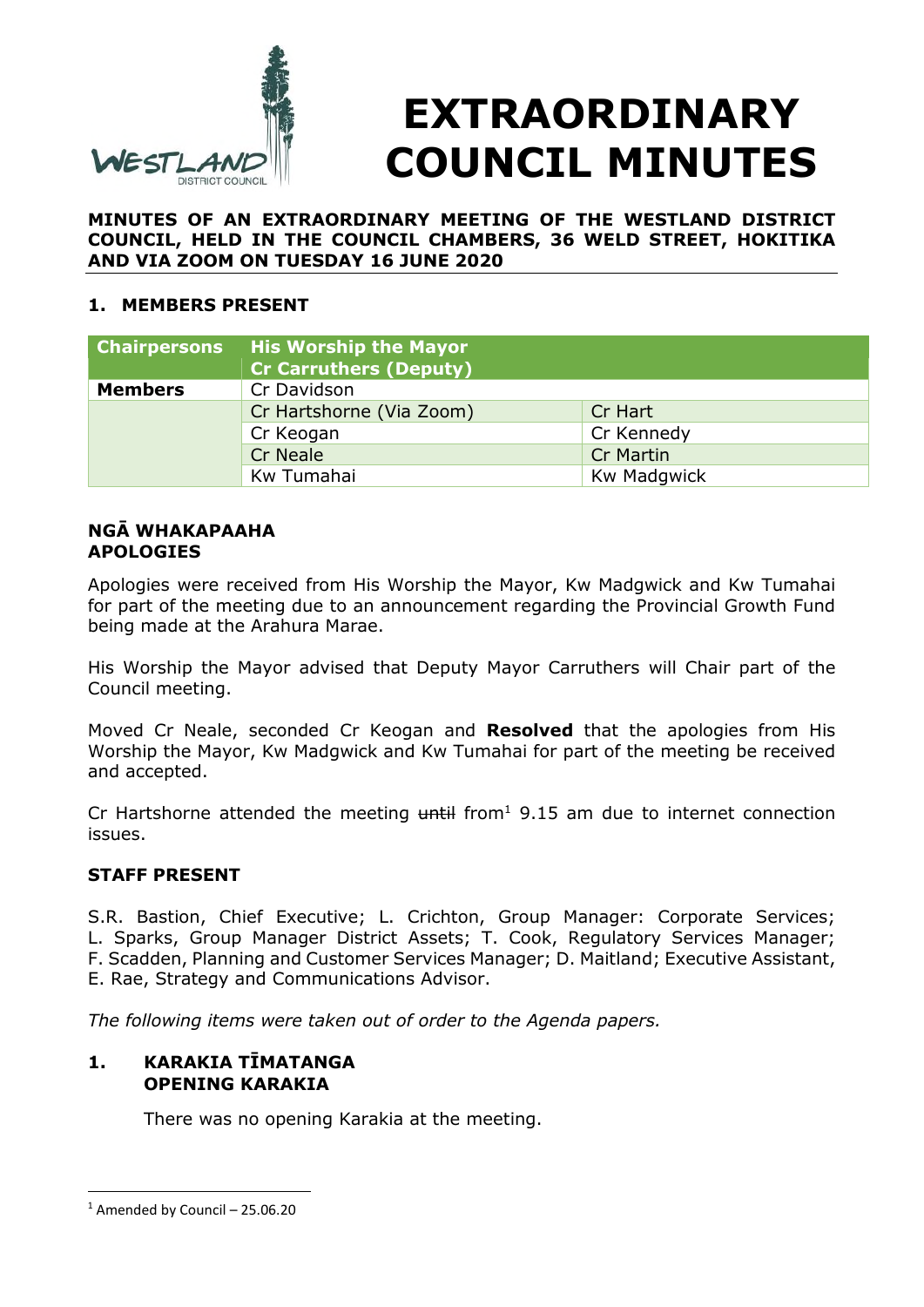#### **2. NGĀ WHAKAPAAHA APOLOGIES**

*This item was covered above.* 

#### **3. WHAKAPUAKITANGA WHAIPĀNGA DECLARATIONS OF INTEREST**

His Worship the Mayor advised that the Interest Register was available in Microsoft Teams.

Cr Martin advised that he had the following amendments to the Interest Register as follows:

| Group     |                                                                                                                     | <b>Interest</b>            |
|-----------|---------------------------------------------------------------------------------------------------------------------|----------------------------|
|           | Lions Club of Hokitika - Treasurer                                                                                  | Non-pecuniary<br>Perceived |
|           | Institute of Directors - Member                                                                                     | Non-pecuniary<br>Perceived |
| $\bullet$ | Destination Westland - Chair                                                                                        | Pecuniary<br>Potential     |
| $\bullet$ | Westland High School (MDI Funds) - Trustee                                                                          | Non-pecuniary<br>Perceived |
| $\bullet$ | DWC Westland Sports Hub User Group                                                                                  | Non-pecuniary<br>Perceived |
| ٠         | Techspace, West Coast Technology Education Trust - Trustee                                                          | Non-pecuniary<br>Perceived |
| $\bullet$ | Marlborough-Nelson, West Coast Regional Executive of the New<br>Zealand Schools Trustee Association (NZSTA) - Chair | Non-pecuniary<br>Perceived |
| $\bullet$ | Lottery Grants Board West Coast, Nelson-Marlborough<br>Distribution Committee - Member                              | Non-pecuniary<br>Perceived |

#### **4. PŪRONGO KAIMAHI STAFF REPORTS**

#### **2020-2021 Draft Annual Plan - Submission Hearings**

Moved Deputy Mayor Carruthers, seconded Cr Neale and **Resolved** that:

- A) Council hear submissions.
- B) Council deliberate on submissions.
- C) After hearing and deliberating on the submissions, Council instruct staff to make any changes to the 2020-2021 Draft Annual Plan.

#### **Submitters**

#### **The following submitters presented to Council on the topics as follows:**

- **Alan Davidson speaking to a personal submission:** 
	- Hokitika Swimming Pool
	- Westland Sportshub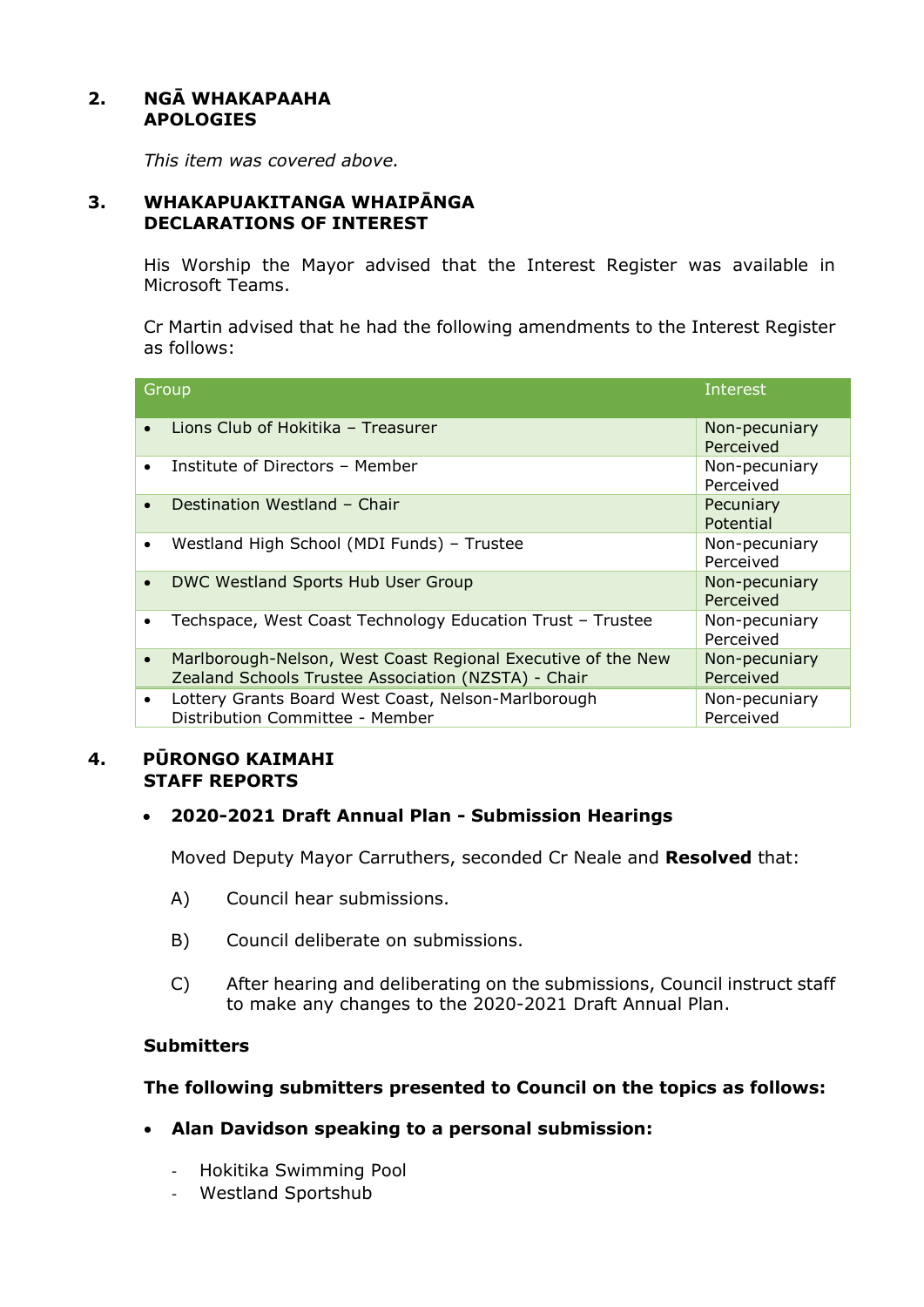- Ocean Outfall.
- Working alongside Westland Milk Products to lower the cost of any major infrastructure, not detrimental to the community.

# **Kara Edwards, speaking on behalf of Te Rūnanga o Makaawhio**

- Newly appointed CE of Te Runanga o Makaawhio.
- Cultural values in the national environment. Core value is protection of waterways.
- Also acknowledge Manu Whenua status of Ngati Waewae and the impact on the entire community.
- Discharge into waterways is culturally offensive.
- Urging Council to look for a long standing alternative that puts environmental values for all of the community and about thinking about the long term to stand alongside Te Runanga Ngati Waewae.

#### *Cr Hartshorne attended the meeting at 9.15 am.*

Kw Madgwick then spoke regarding concerns of pumping human faecal water into the sea as culturally offensive.

#### **Hemi Te Rakau speaking to a personal submission**

- Councillors were in receipt of additional information as part of Mr Te Rakau's full submission.
- Investigate Treaty breaches in all planning and intent that an ocean discharge would cause. Whole breakdown of our cultural system. You are in breach of the Treaty.

# **Phil Johnston-Coates speaking to a personal submission**

Referred to a powerpoint presentation (copy not obtained by Council).

- Ocean Outfall
- Wetlands vs Ocean Outfall.
- Powerpoint Presentation: Accountability
- Harmony
- Brand
- Tragedy
- Truth
- Lead

# **Poppy Johnston-Coates speaking to a personal submission**

- Student at Westland High School.
- Ocean Outfall not supported
- Tarnish to Westland's clean and green reputation

# **Trevor Lister speaking to a personal submission**

- Councillors were in receipt of additional information as part of Mr Lister's submission.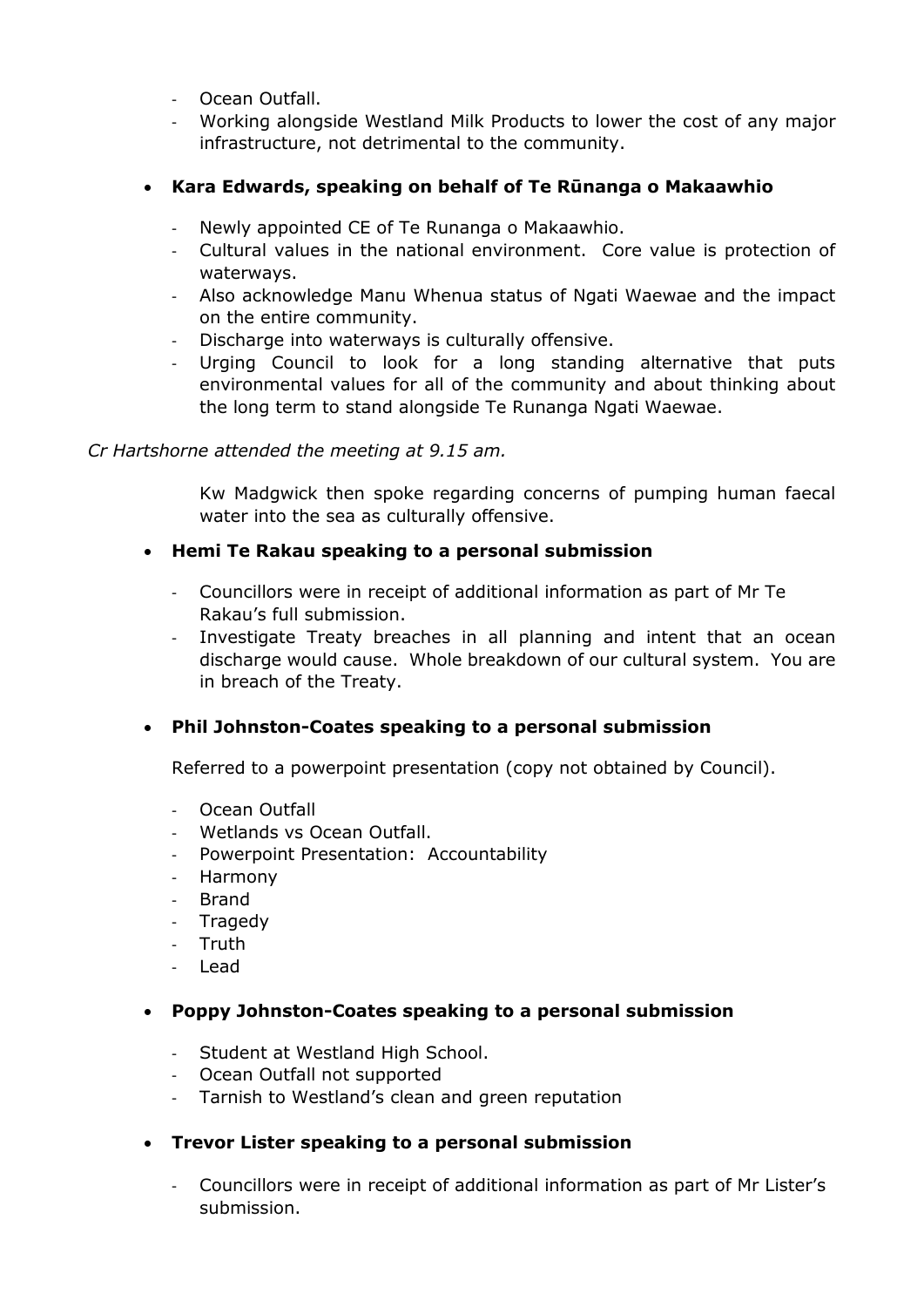- Chairperson of the Ross Community Council.
- Ross Community Rates calculation disputed.
- Financial Impact Summary
- **Charlie McBeath speaking on behalf of the Ross Community** 
	- Support for the Ross Squash Courts and Gym

Cr Keogan asked that Council confirm with some clarity with the submitters on why this item had to go through the Annual Plan process for funding.

#### **Angela Keenan speaking on behalf of Hokitika Netball Centre**

- Additional project costs such as emergency lighting costs.

#### **Bruce Watson personal submission and speaking on behalf of Westland Community Centre Inc.**

- Peter Cuff was in attendance in.
- On behalf of Westland Community Centre Inc. and also on behalf of Bruce Watson and Claudia Landis.
- Speak in support of Theatre's bid to increase Theatre bid to increase funding for the Annual Plan.

Mr Watson then spoke regarding:

- Reinstating \$57,500 grant from Council.
- Look at the Long Term Plan for long-term support.

*His Worship the Mayor and Kw Madgwick left the meeting at 10.26 am to attend the PGF announcement at the Arahura Marae.* 

*Deputy Mayor Carruthers chaired this section of the meeting from 10.26 am.* 

*Cr Keogan acknowledged the work that Mr Watson and group have invested in the Regent Theatre.* 

*The meeting adjourned at 10.26 am for morning tea, and reconvened at 11.01 am. His Worship the Mayor and Kw Madgwick were not in attendance when the meeting resumed.* 

*Deputy Mayor Carruthers chaired this section of the meeting.* 

#### **Jackie Gurden speaking on behalf of West Coast Wilderness Trail Trust**

Jackie Gurden presented her submission via Zoom on behalf of the West Coast Wilderness Trail Trust seeking grant funding of \$15,000.

# **David Verrall speaking on behalf of Heritage Hokitika**

Supported the funding request for the Regent Theatre.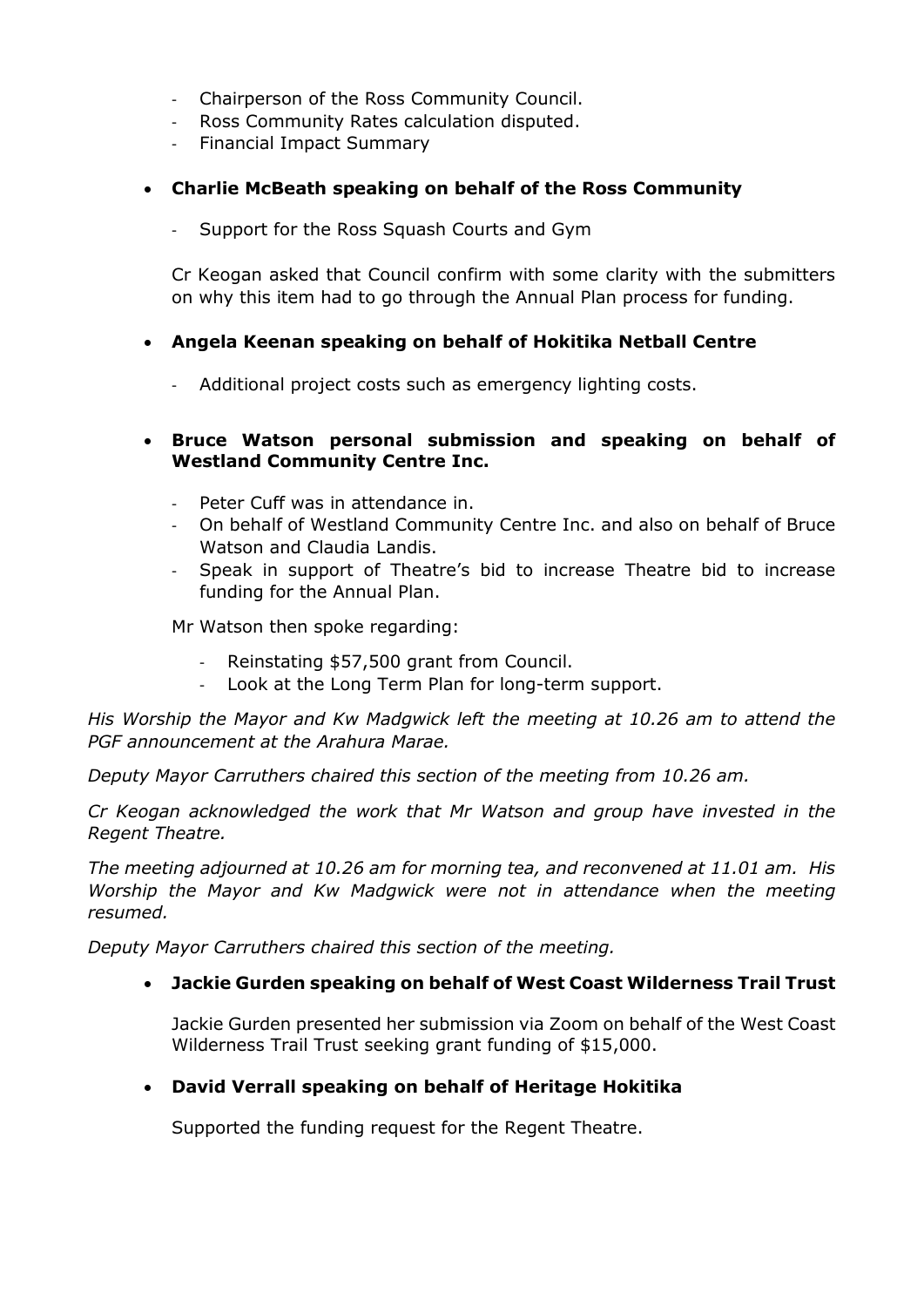# **Michael Orchard, personal submission**

Supported the funding request for the Regent Theatre.

# **Michael Orchard, Farm Forestry Association**

Supported the funding request for the Regent Theatre.

*The meeting adjourned at 11.15 am for a break, and reconvened at 11.30 am.* 

# **Melanie Anderson, Chief Executive, Destination Westland**

Open apology letter read out to legal road occupiers. There are 86 Licences to Occupy.

# **Kylie Beri speaking on behalf of Brenda and Graham Monk**

Regarding increase in Licence to Occupy fees and the effect of COVID-19.

# **Antoni Houston speaking to a personal submission**

Councillors were in receipt of additional information as part of Mr Houston's submission. Outcome of contiguous and non-contiguous rating review. Two sections now being rated at their full value. Tabled further information for his submission.

*The meeting adjourned at 11.40 am for a break, and reconvened at 11.55 am.* 

# **Deliberations**

The Council then deliberated on the submissions as follows and were taken out of order to the agenda papers as per Appendix 2:

# **2. Civil Defence Emergency Containers**

Apply for external funding for premium containers.

*Cr Hartshorne left the meeting at 11.55 am.* 

Moved Deputy Mayor Carruthers, seconded Cr Martin and **Resolved** that Council procure premium containers for Civil Defence at a cost of \$159,800 approximately.

*The meeting adjourned at 12.16 pm for lunch and reconvened at 12.48 pm.* 

# **3. Franz Josef and Fox Glacier Community Development Funding**

Moved Cr Kennedy, seconded Cr Neale and **Resolved** that Council do not increase the funding for the Franz Josef and Fox Community Development Funding.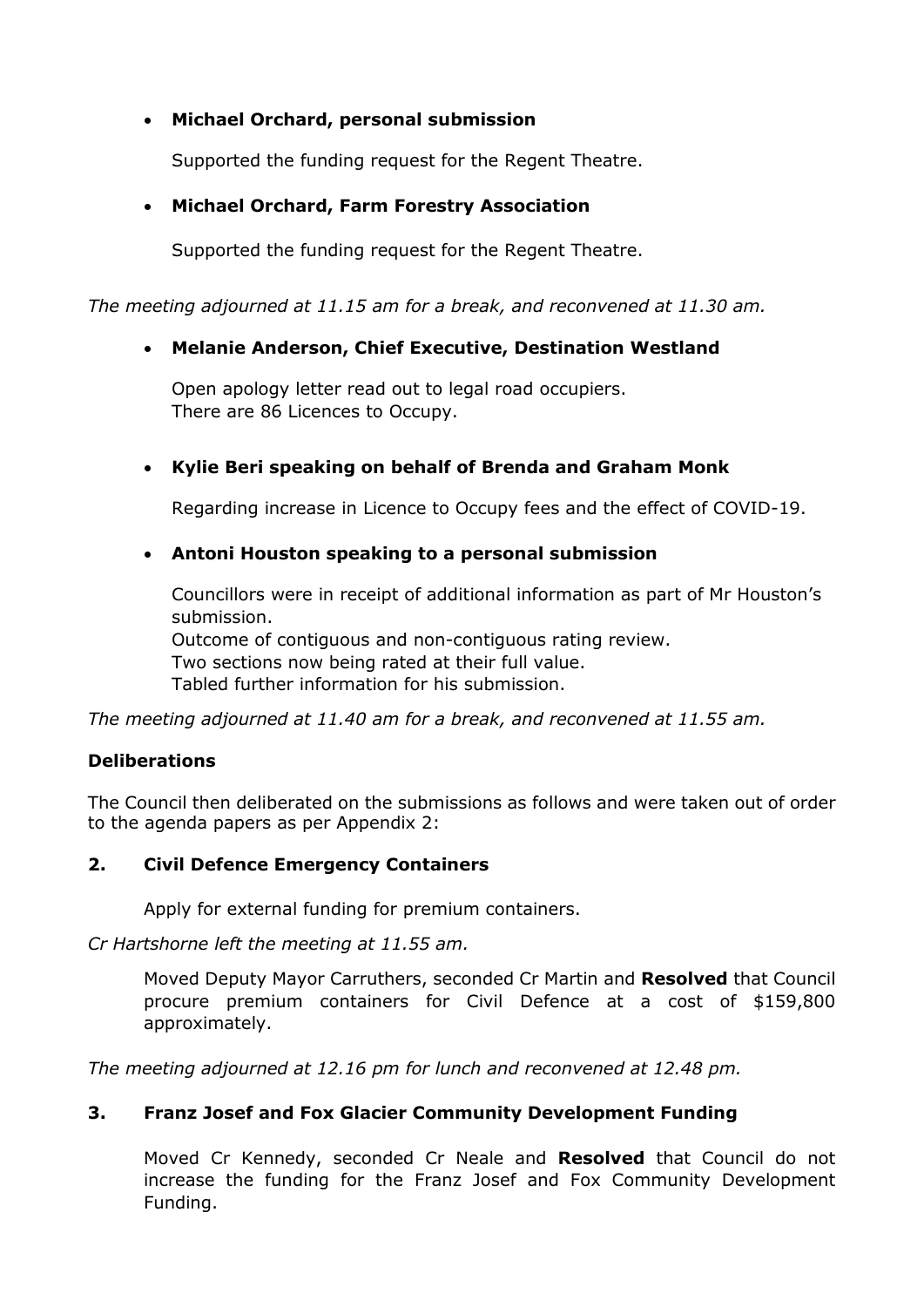#### **5. Ross Endowment Land Fund**

Moved Cr Carruthers, seconded Cr Davidson and **Resolved** that Council supports releasing the requested funds up to \$30,000 from the Ross Endowment Fund.

*The Mayor returned to the meeting at 12.54 pm. Deputy Mayor Carruthers chaired the remainder of the Extraordinary Council meeting.* 

# **4.& DWC Westland Sportshub – Funding**

**6.**

*Cr Martin declared an interest as a member of the DWC Westland Sportshub and did not participate in the discussion or vote on the matter. Cr Martin remained in the Council Chambers.* 

*Cr Davidson declared an interest as being involved with<sup>2</sup> and remained in the meeting as part of the User Group of the DWC Westland Sportshub.* 

*Cr Hartshorne was not in attendance for the deliberations part of the Extraordinary Council Meeting.* 

Deputy Mayor asked that Item numbered 4 and 6 be deliberated at the same time.

*Kw Tumahai attended the meeting at 1.15 pm.* 

Moved His Worship the Mayor, seconded Cr Keogan and **Resolved** that the Council take ownership of the DWC Westland Sportshub and funds the insurance through the Hokitika Community Rate.

Moved His Worship the Mayor, seconded Deputy Mayor Carruthers and **Resolved**  that Council provides a grant of \$78,616.56 plus GST to meet the unforeseen costs of the project, and be funded by rates as part of Year 1 of the Long Term Plan.

> *Cr Neale recorded her vote against the motion. Cr Kennedy abstained from voting Cr Davidson abstained from voting. Cr Martin abstained from voting.*

# **7. Funding application from West Coast Wilderness Trail Trust**

Moved Cr Martin, seconded Cr Davidson and **Resolved** that Council grant \$15,000 to the West Coast Wilderness Trail Trust.

#### **8. Maintenance to Heritage Walkway between Racecourse and Brickfield Road**

 $2$  Amended by Council - 25.06.20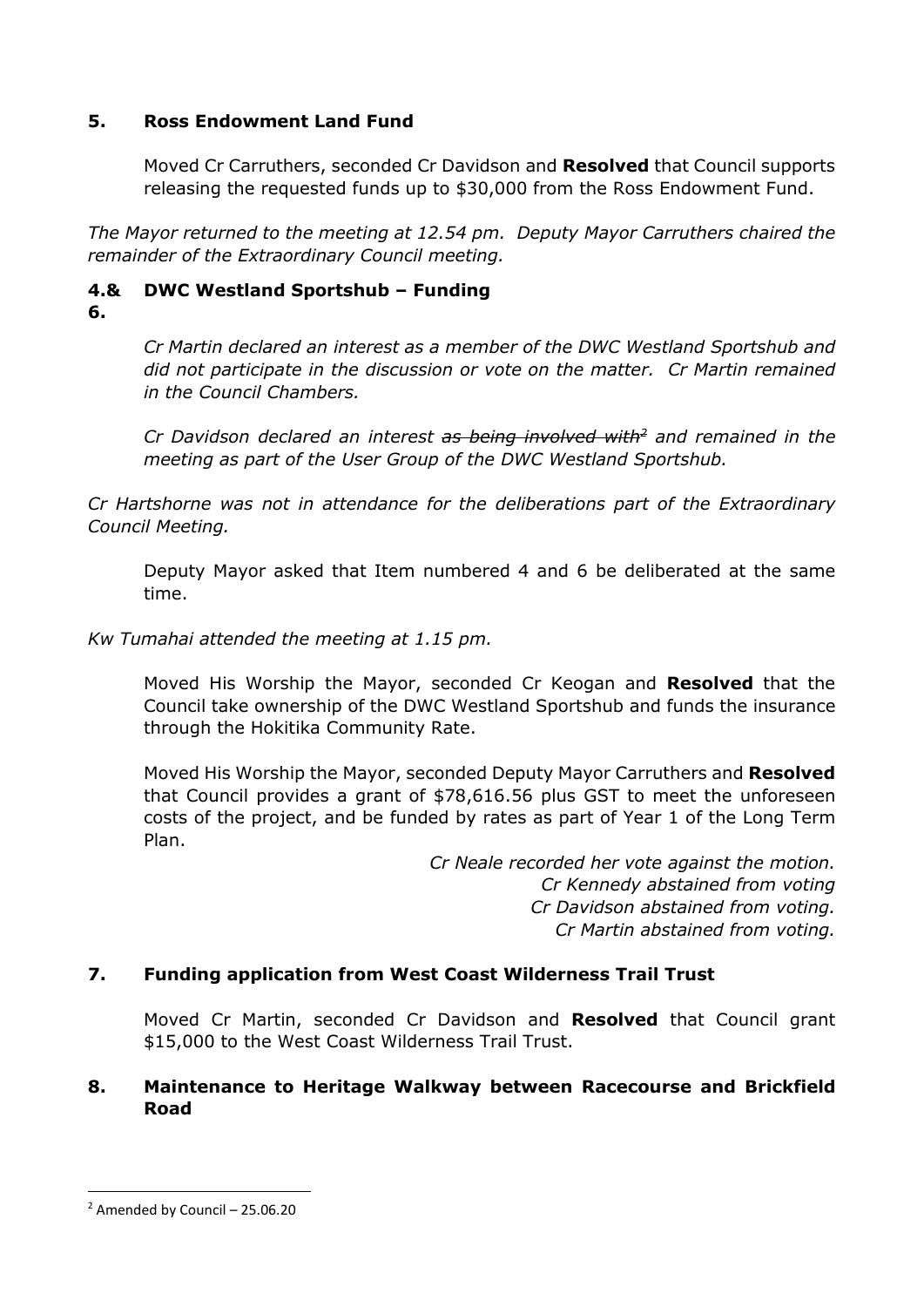Moved Cr Davidson, seconded Cr Martin and **Resolved** that Council commit \$5,000 to the maintenance of the Heritage Walkway between the Racecourse and Brickfield Road, Hokitika.

# **9. Fox Landfill and transferring rubbish to Butlers Landfill**

Council will revisit this item as part of the Council's Long Term Plan.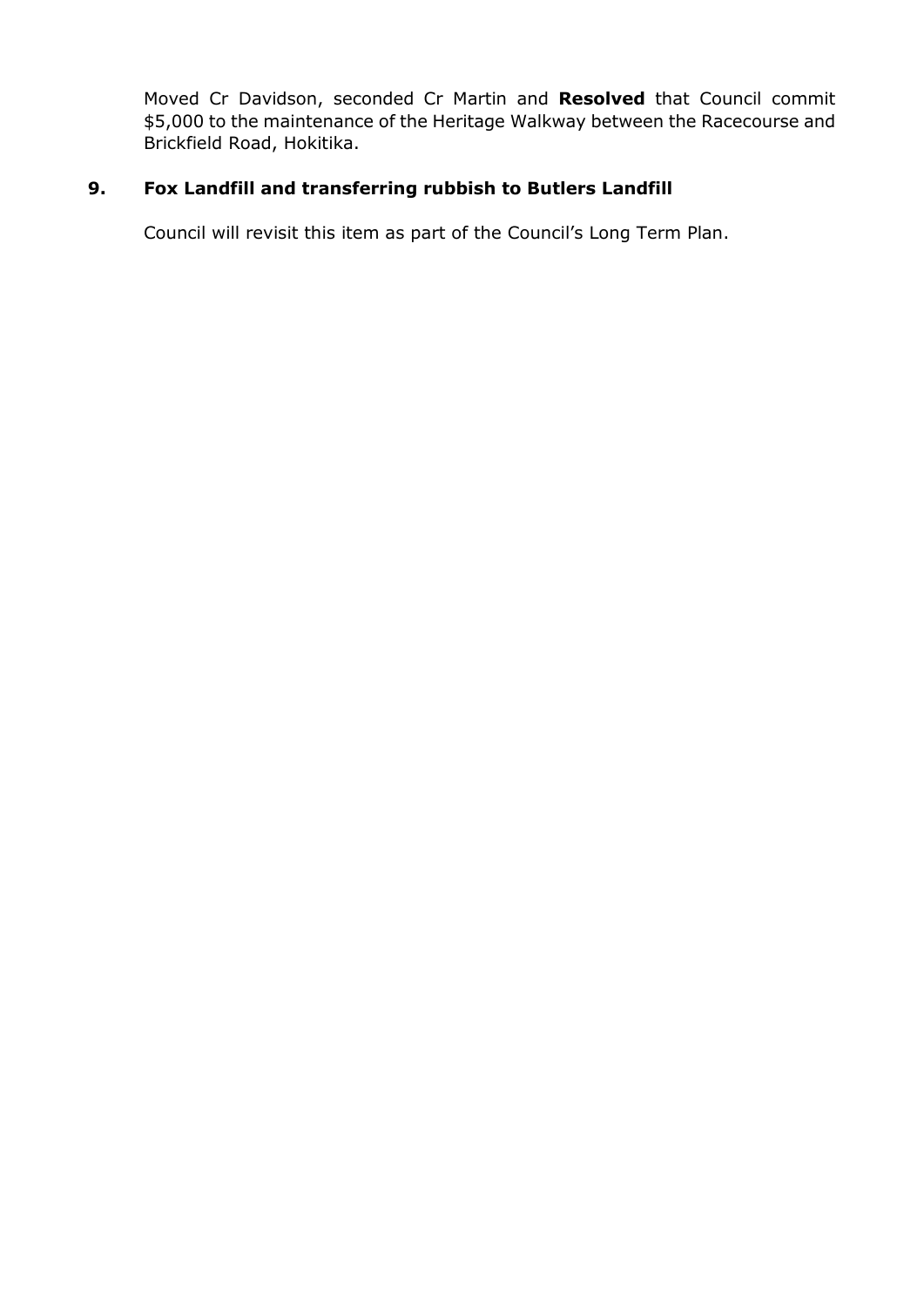#### **10. Funding application from New Zealand Chinese Language Week**

Moved Cr Martin, seconded Cr Hart and **Resolved** that Council does not support a grant of \$5,000 to assist with delivery of the New Zealand Chinese Language Week being held across New Zealand 20-26 September 2020.

#### **11. Reduce costs to Council**

The submission was noted.

#### **12. Future of Hokitika away from the coastal area**

The submission was noted.

#### **13. Rate reduction – 30%**

There was no discussion regarding this submission.

#### **14. Additional funding of Regent Theatre, Hokitika**

Moved Cr Martin, seconded Cr Neale and **Resolved** that:

- A) Council provide a grant of \$57,500 plus GST in the 2020-21 Annual Plan and commit to the grant being included in the Council's LTP, with the CPI adjustment.
- B) The Regent Theatre to provide a business plan.
- C) The direct relationship with Westland Community Centre sit with the Community Development Committee, with a request for 6 monthly reporting.

#### **15. Licences to Occupy Fee Increase**

*Cr Martin declared a Conflict of Interest being Chair of Destination Westland and left the meeting for this part of the discussion at 2.03 pm.* 

Moved Cr Kennedy, seconded Cr Keogan and **Resolved** that the Licence to occupy fees stay at \$2,050.00 and there be no increase.

*Cr Martin returned to the meeting at 2.10 pm.* 

#### **16. International Walking Charter**

There is no impact on Council currently and this item will come back to Council at a future date.

#### **17. Alcohol Licensing and Regulations**

This item will be reviewed and come back to Council.

#### **18. Climate Change and Natural Hazards**

The submission was noted.

This topic is included in the One District Plan Review.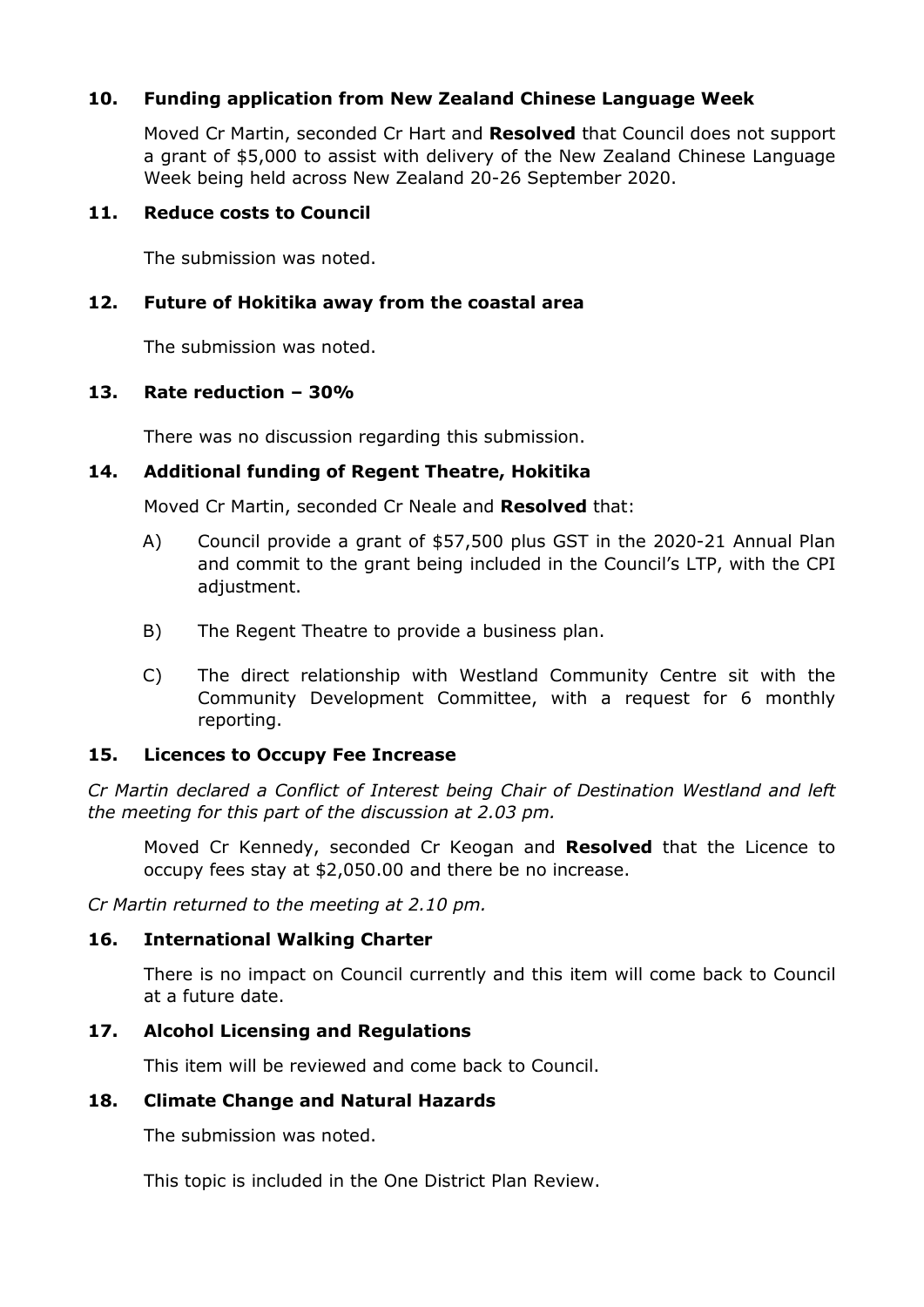# **19. Residual Disinfection Non-Chlorinated Water Supplies**

The submission was noted.

#### **20. Solid Waste**

Council continues to keep watch on the landfills at Franz Josef and Haast.

# **21. Whataroa Playground Funding**

The submission was noted as there is funding in the Annual Plan for this item and Council will work with the community.

### **22. Lazar Park, Hokitika – Funding Of \$60,000 from Reserves Development Fund**

*Cr Martin noted a Conflict of Interest as the Treasurer of the Hokitika Lions Club and left the meeting<sup>3</sup> .* 

*Cr Keogan noted a conflict being part of the Three Mile Reserve<sup>4</sup> Committee.* 

Moved Cr Keogan, seconded Cr Neale and **Resolved** that at this point in time there are no community reserve funds accessible for Hokitika and cannot afford to have it come back on the ratepayer, and accordingly the application was declined.

*Cr Martin abstained from voting.* 

# **23. Budget for TA function under s31(1)(b)(ii) Resource Management Act**

The submission was noted.

# **24. Jackson Bay Boat Ramp**

The submission was noted and referred to Destination Westland to investigate an honesty box charge of \$10.00 for boat launching.

# **25. Fox Glacier Resilience**

This item to be referred to the Long Term Plan process.

# **26. Kumara Sports Ground**

Moved His Worship the Mayor, seconded Deputy Mayor and **Resolved** that Council consult with the submitter on developing a future plan for the Kumara Sportsground.

# **27. Gentle Annie Track**

Moved Cr Keogan, seconded Deputy Mayor Carruthers and **Resolved** that Council commits to the development of the Gentle Annie Track at Kumara.

# **28. Commercial Water Rates**

The submission was noted.

 $3$  Amended by Council - 25.06.20

<sup>4</sup> Amended by Council – 25.06.20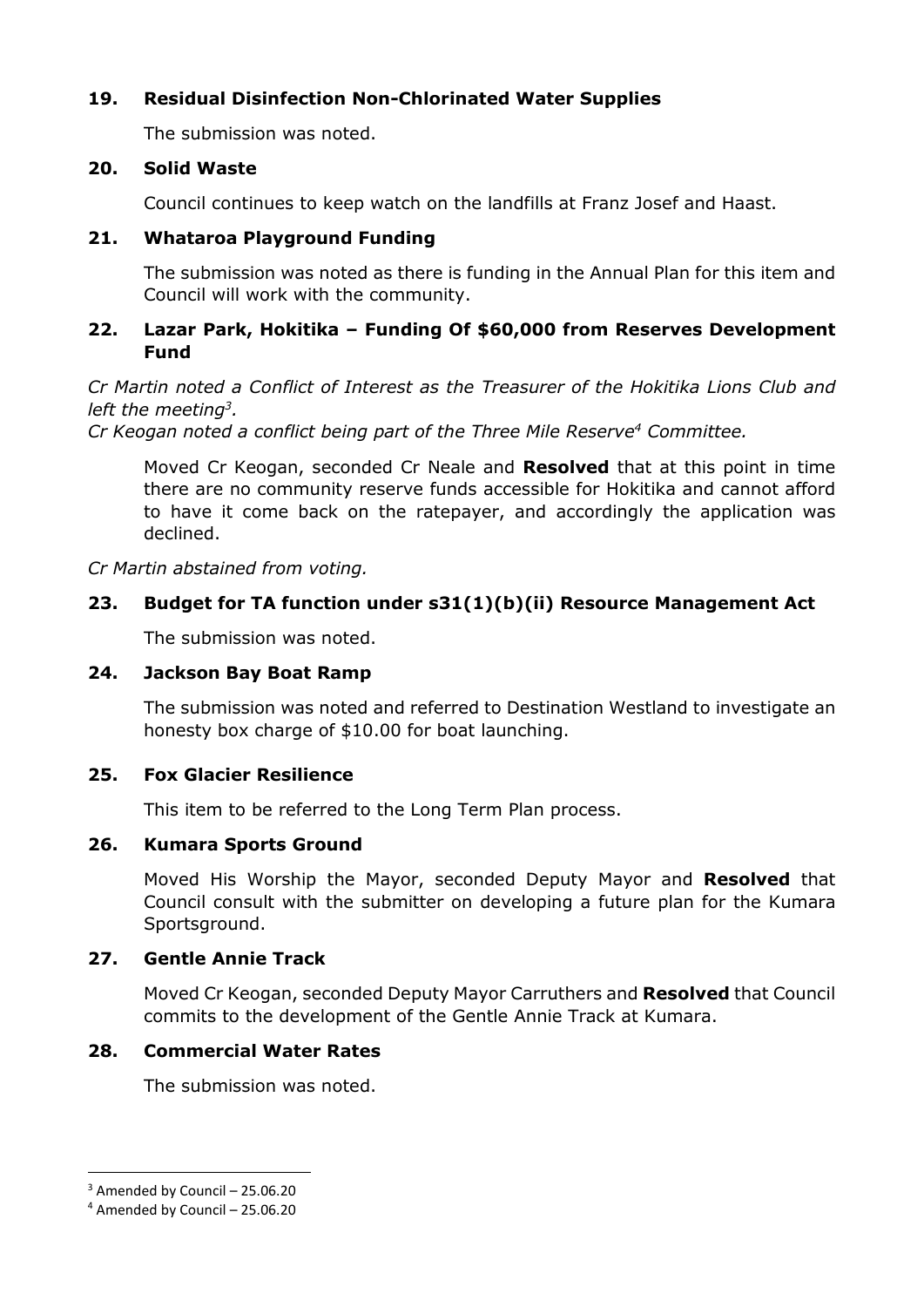#### **29. Hokitika Museum**

The submission was noted.

#### **30. Public Toilets – Cass Square and Sunset Point**

Cass Square Toilets – this item has been deferred.

Sunset Point Toilets – Council has until the end of October 2020 to complete this project.

#### **31. Rating of Contiguous Properties**

Council has completed a commercial rating review.

A reference was made to Mr Houston's additional information that was tabled at the hearing.

#### **32. Ross Playground**

This item will be revisited as part of Council future asset planning.

#### **33. Ross Footpaths**

Priority footpaths have been identified for the Annual Plan, with a full review currently being undertaken.

There is ongoing work planned on footpaths in Ross, and there will be communication back to the Ross community.

A programme of work is signed off three yearly.

#### **34. Iwi Voting Rights at Council Table**

The submission was noted.

#### **35. Ocean Outfall Project**

Joining Westland Milk Products or looking at an alternative land-based solution was discussed. Cost is a significant factor, along with customary rights.

Ministry for the Environment are putting a report on Wastewater Discharge together from significant partners including what it means for customary rights. Westland District Council has request to be part of the report as a case study.

Moved Cr Keogan, seconded Cr Neale and **Resolved** that Council investigate land based options for future wastewater treatment facility in Hokitika.

His Worship the Mayor asked if Iwi supported the resolution to which Kw Madgwick and Kw Tumahai advised that they do.